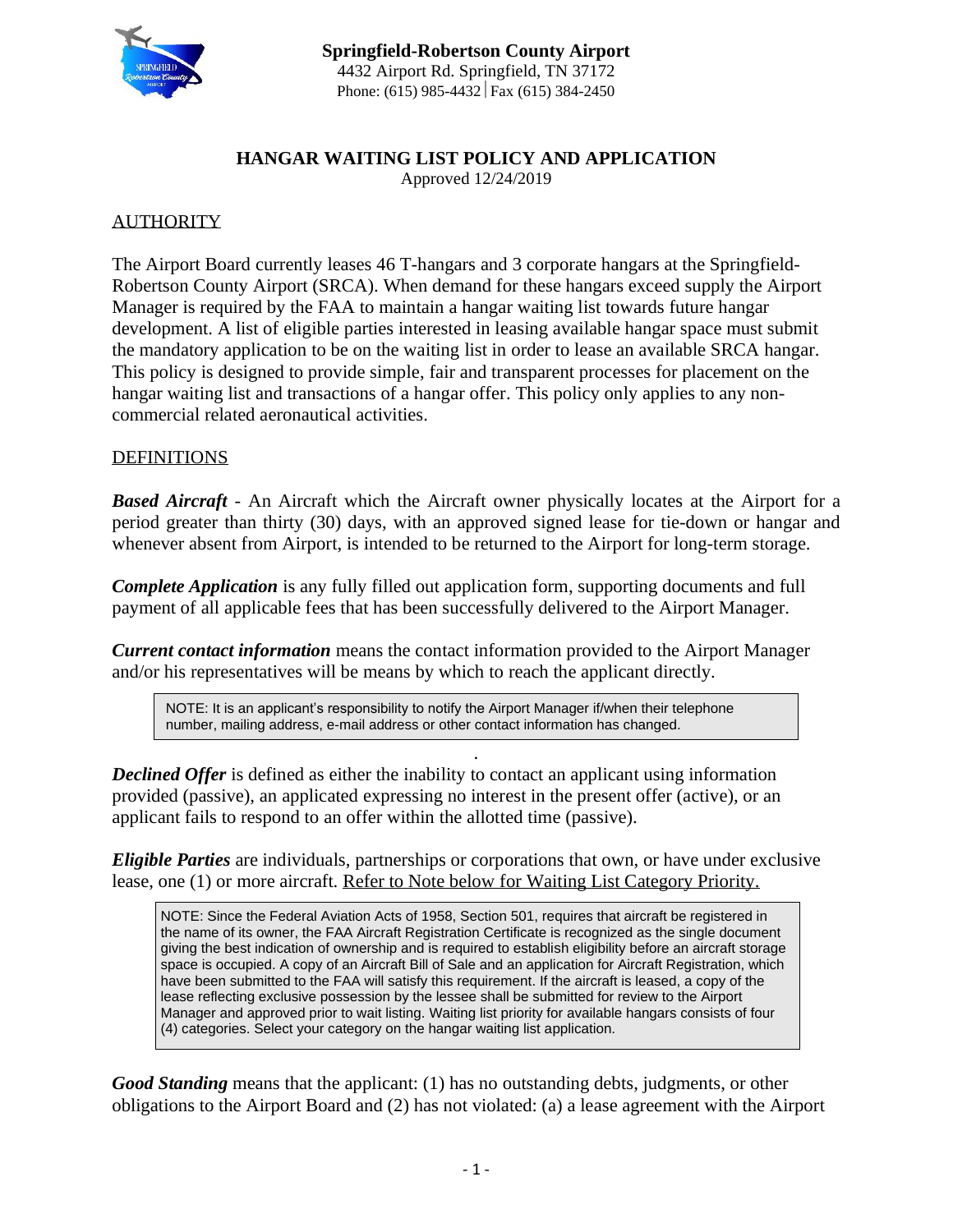

Board, (b) the Airport's Rules and Regulations, (c) the Airport's Minimum Standards, (d) the Robertson County Code or any other applicable law or regulations; or (3) has not committed any obscene, disorderly, indecent, nuisance or unlawful act at the Airport.

## APPLICATION PROCESS

SRCA Hangar Waiting List applications can be retrieved by the following methods: (a) attached as Exhibit A to this policy, (b) from terminal concierge (front desk) staff, (c) via e-mail request to [customerservice@srcairport.com](mailto:customerservice@srcairport.com) or (d) off the airport's website at [www.srcairport.com.](http://www.srcairport.com/)

Applications must be completed in full and submitted (by-hand, e-mail or postal service) to the Airport Manager or his designee along with the required supporting documentation, a refundable deposit in the amount of \$225.00 and a non-refundable \$25 application fee. If and when the applicant leases a hangar, the refundable deposit shall be applied towards the applicant's first month's lease fee.

When the application is deemed complete and the applicant's deposit and non-refundable fees are received the date and time of that receipt shall be recorded.

## THE LIST

The Airport Manager will build and maintain the hangar waiting list on behalf of the Airport Board. It shall be updated at the end of each month and made available for viewing at the terminal's concierge desk and on-line at [www.srcairport.com.](http://www.srcairport.com/)

An application's date and time will be used to determine an applicant's seniority (oldest to most recent). Applicants who reside in Robertson County shall be placed ahead of, but still in order received, of all non-county residents regardless of their application's received date and time.

NOTE: Applications of partners/co-owners shall enjoy the county resident privilege if at least one (1) partner/co-owner is a Robertson County resident and provides documentation to support such.

Applicants may request removal from the SRCA Hangar Waiting List at any time via direct communication (phone, e-mail, postal service) to the Airport Manager. If an applicant removes their name from the waiting list, their refundable deposit will be returned. Any and all requests for reinstatement will be treated as a new application.

Any applicant who is *not in good standing* with the airport or fails to maintain current contact information with the Airport Manager will be removed from the list and their deposit refunded.

Positions on the SCRA Hangar Waiting List shall not be gifted, transferred, traded or sold.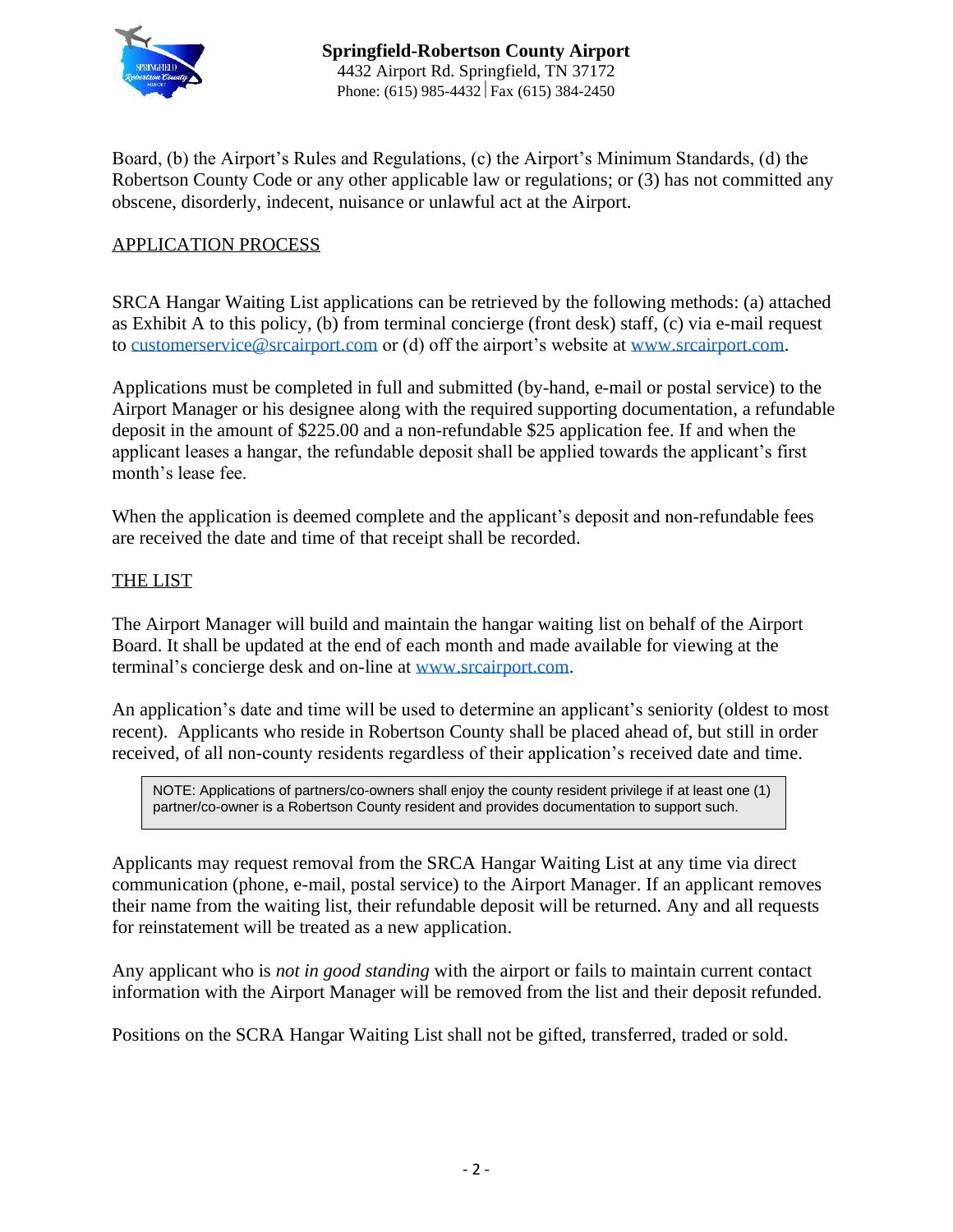

## HANGAR OFFER

When a hangar becomes available, the Airport Manager shall notify the next waiting list applicant who is in *good standing* with the airport by telephone and e-mail only. If the Airport Manager is still unable to make contact with the applicant after attempting for three (3) business days, the Airport Manager shall proceed to the next applicant and account the previous applicant's offer as declined.

Applicants must accept or decline a hangar offer within five (5) business days of the date that the Airport Manager notifies them a hangar is available. Applicants accepting their offers will be removed from the waiting list and have 30 calendar days to sign a SRCA Hangar Lease Agreement. They will have 90 calendar days to have an aircraft registered to them (the applicant) in the hangar. Failure to have an airworthy aircraft registered to an applicant within 90 calendar days of acquiring the hangar will result in: (a) termination of rental agreement and removal from the hangar, (b) forfeiture of rental payments, and (c) applicant deemed *not in good standing* with the airport.

If an applicant declines a hangar offer, the Airport Manager shall move on to and notify the next applicant on the list. Applicants are permitted only two (2) hangar offer declinations. After a third declination, the applicant will be removed from the list and their deposit refunded.

#### EXCEPTION FOR EXISTING HANGAR TENANTS

Applicants should be aware that existing hangar tenants who request to trade (switch) hangars must complete and submit a waiting list application along with a non-refundable \$25 application fee. The Airport Manager shall place a tenant-applicant in the first position, above Robertson County applicants, on the waiting list. A tenant-applicant must accept or decline a hangar offer within two (2) business days of the date that the Airport Manager notifies them a hangar is available. If the tenant-applicant fails to accept a hangar within that timeframe, the Airport Manager shall offer the available hangar to the next applicant on the SRCA Hangar Waiting List. The Airport Manager shall remove any tenant-applicant from the waiting list who declines three (3) offers to switch hangars.

> JAMIE JONES Airport Manager

Exhibit A: SRCA Hangar Waiting List Application